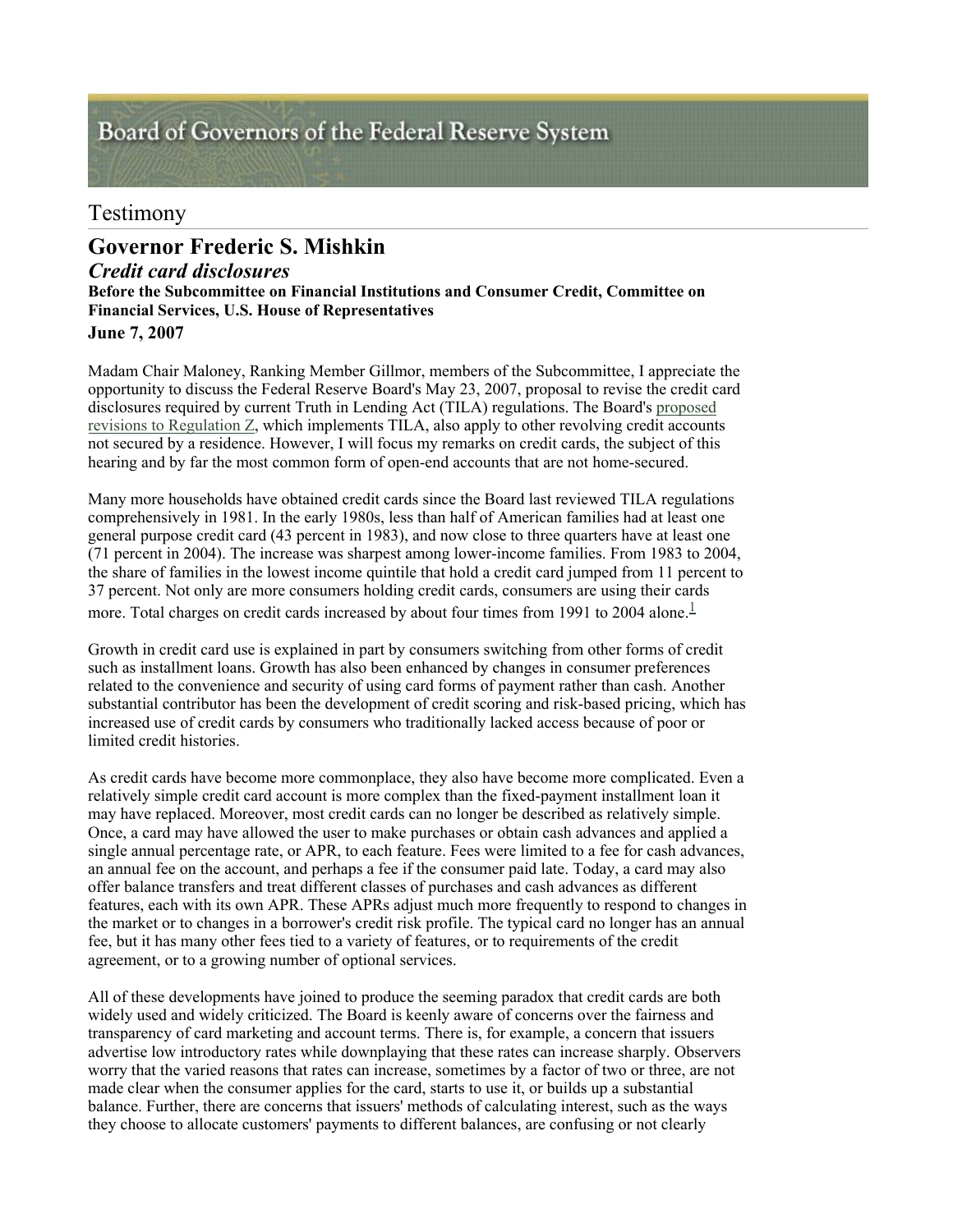disclosed. More broadly, the presence in the market of terms seemingly unfavorable to consumers appears to some to indicate that the market is not fully competitive.

#### **The Board's Goals and Process**

The goals of our proposed revisions to credit card disclosures are to aid consumer decisionmaking and improve competition. More effective disclosures make information about terms and pricing easier for consumers to obtain and understand. When that happens, individual consumers are less likely to fall into "traps for the unwary" and are more able to choose products that offer the best combination of features and pricing to meet their personal financial needs. Better dissemination of information about credit card terms and pricing also enhances competition among credit card issuers, which, in turn, helps generate products that consumers want.

To achieve these goals, the Board's proposal seeks to ensure that consumers receive key information about the costs of credit card transactions in ways they can understand, in formats they can use, and at times when it is most helpful. To help us craft a proposal to meet these specific objectives, we considered the traditional sources: public input we received in over 250 comment letters, available sources of data and information, and our own long experience implementing TILA. We also considered what consumers, themselves, had to say. As part of extensive consumer testing, we interviewed consumers individually about their use and understanding of different disclosures. Consumers told us what information they find useful when making credit decisions and what information they ignore. We learned which words and formats for presenting information promote understanding and which do not. These lessons are reflected in a myriad of preliminary judgments we have made about appropriate disclosure content, format, and timing.

The judgments required were not always clear-cut. Frankly, it is sometimes difficult to determine which transaction terms are most important because consumers use credit cards in many different ways. It is also difficult to determine how much information about those terms is enough; what information should be highlighted, and what should be disclosed less prominently; what information should be disclosed early on in the transaction, and what can be reserved for later. The Board also must balance a rule's specificity, which makes disclosures more consistent and reduces the risk of non-compliance, with its flexibility, which reduces operational burdens and ensures that disclosures can be adapted to changes in credit products and practices. In addition, the Board tried to ensure that creditor compliance and operational burdens are justified by the expected benefits to consumers and competition, and to reduce existing burdens if they are not warranted.

Developing effective credit card disclosures is particularly challenging because of the complicated and dynamic nature of the product. First, explaining the effective cost of credit before the consumer uses the card is difficult because key elements affecting the cost, such as whether the consumer will pay off balances regularly or carry balances that incur finance charges, are unknown. So TILA requires disclosures that provide consumers several terms that, together, determine the effective cost of credit: the periodic rate and nominal APR, other charges such as fixed and minimum fees, the grace period, and the balance calculation method. Clearly and simply explaining what these terms mean and how collectively they determine the cost of credit is difficult. Second, effectively disclosing credit card pricing becomes more difficult as credit card pricing grows more complex with the spread of risk-based pricing and penalty pricing and the "unbundling" of the price of a credit card into many different types of rates and fees. Clearly explaining costs contingent on future events that might seem remote when disclosures are made and promoting awareness of the total cost--not just component costs--pose additional challenges. Third, credit card pricing and features will continue to change, which means that we must try to craft disclosure requirements that work today and as products change.

#### **The Board's Proposal**

Taking all of this into account, the Board has developed a comprehensive proposal to revise Regulation Z that includes the following specific elements: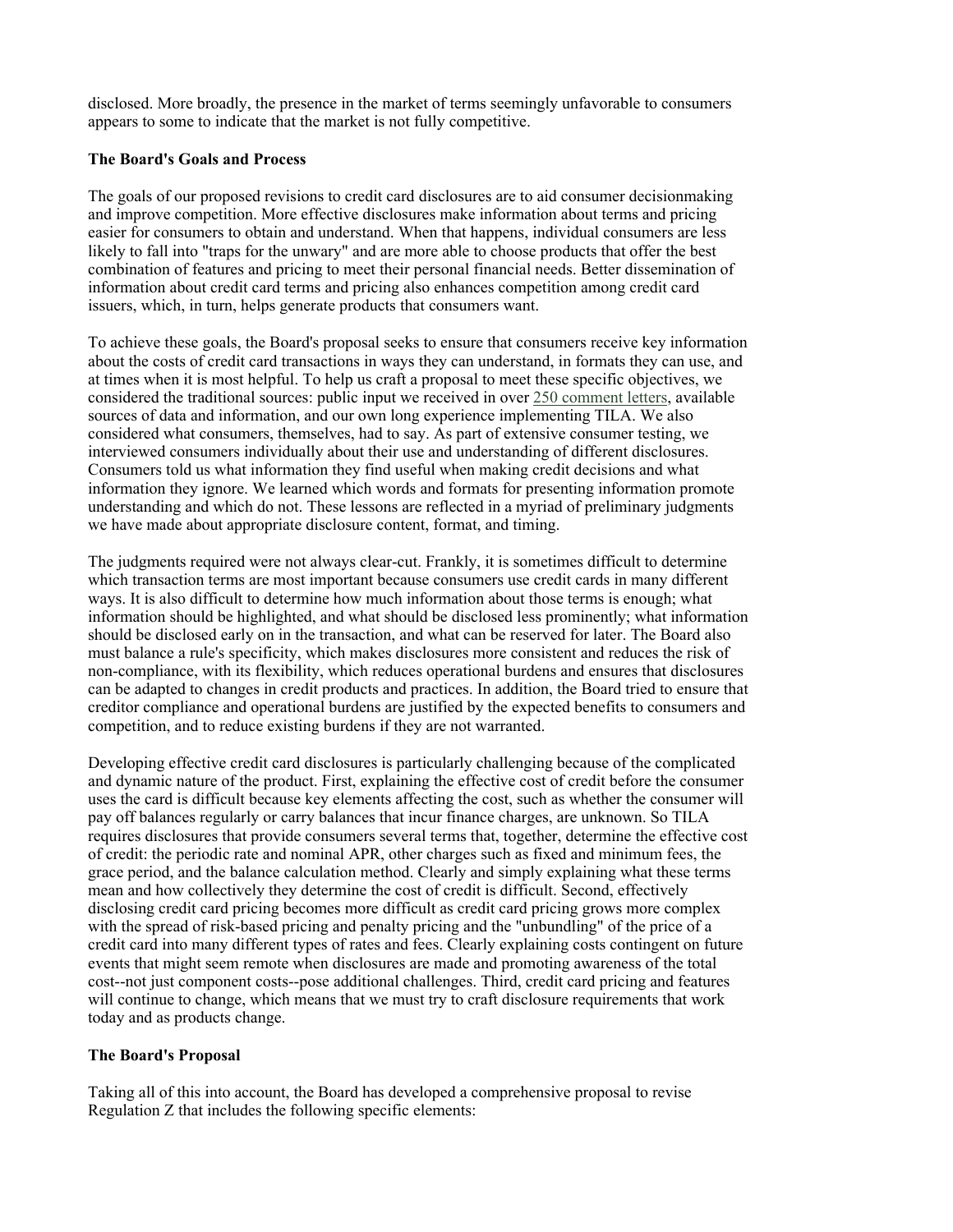- Advertisements of introductory rates would more clearly disclose the eventual higher rates and how soon they would be imposed;
- Advertisements of "fixed" rates would be restricted to rates that are truly not subject to change, either for a clearly disclosed period or for the life of the plan;
- The "Schumer box" required with credit card solicitations and applications would be updated to more effectively present information about rates and fees. As can be seen in the attached model form (40 KB PDF), the most critical rate and fee information would be presented in the box; rates and fees would be separated into two sections; and graphic techniques such as minimum font size, judicious bolding, and vertical alignment of key numbers would make it easier to read and use;
- Summary tables similar to the Schumer box would accompany the lengthy, complex credit agreements that consumers receive both when they first open an account and would also be provided, later, when account terms are amended. A model of this new disclosure (129 KB PDF) is attached;
- The penalty rate and penalty fees would be highlighted in the Schumer box and the accountopening summary table; and a reminder of late payment penalties would appear on every periodic statement;
- A consumer would be sent notice forty-five days before a penalty rate was imposed or the rate was increased for other reasons;
- The cumulative cost of fees would be highlighted every month, as can be seen in the attached model of a periodic statement (214 KB PDF). Fees charged in the last cycle would be grouped together on the statement in a prominent location and totaled for the cycle and year-to-date;
- The periodic statement's "effective APR," another way of disclosing the total cost of credit, is the subject of two alternative proposals. Under one, the effective APR could be revised to make it simpler for creditors to compute and potentially easier for consumers to understand. Under the other, if continued consumer testing, the public comments and the Board's analysis indicate that the effective APR does not have a meaningful benefit, then it could be eliminated, as the statute authorizes;
- Consumers would be warned on the periodic statement about the higher cost of making only minimum payments, and creditors would be provided incentives to give consumers a more precise estimate of the time to repay the balance and to place that estimate on the periodic statement rather than make it available by telephone; and
- Creditors would receive clearer guidance as to what charges must be disclosed, when, and how, along with increased flexibility to disclose charges at times and by methods more convenient to the creditor and consumer alike.

We are committed to providing the public a meaningful opportunity to evaluate and comment on these and other elements of the proposal, most of which are detailed in Appendix I. The Board has posted to its web site a lengthy report (7.7 MB PDF) of its consumer testing, which forms the basis for major elements of the proposal, and has explained the reasons for the proposal in some detail in over 300 pages of "supplementary information." The public has four months to submit comment letters, which the Board expects will contain many useful responses and suggestions.

I want to say more about two elements of the proposal that we expect will elicit vigorous comment. The first is the proposed new notification requirement when rates are raised. With some exceptions, the current regulation requires that notice be mailed fifteen days before a rate increase takes effect. The Board is concerned that this notice can leave consumers too little time to react and possibly to shop for alternative sources of credit or pay off the existing credit card balance under existing terms.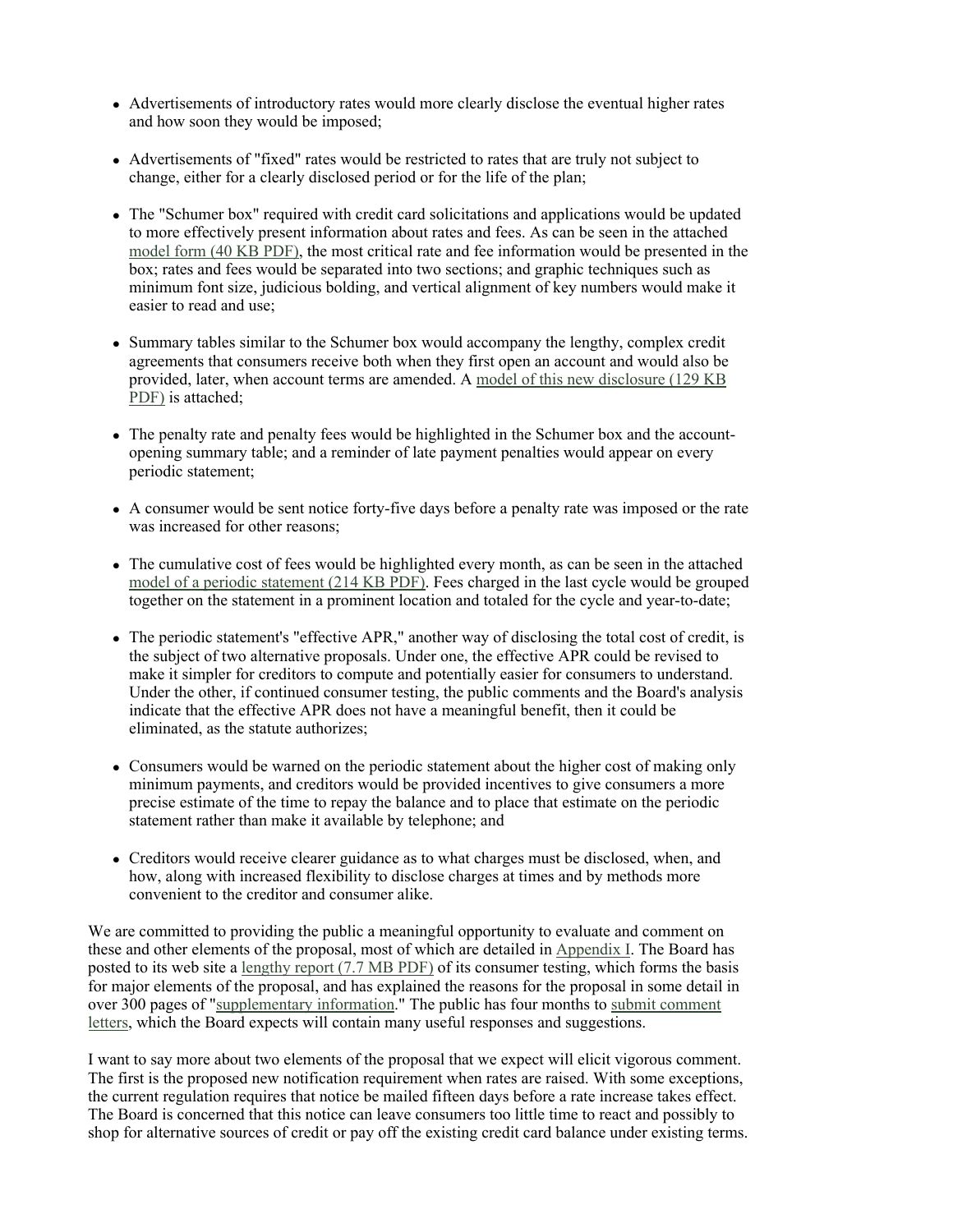Further, one of the current exceptions to the fifteen-day notice requirement is for rate increases that are penalties (for example, for exceeding the credit limit). The Board believes that consumers will not necessarily anticipate penalty-based rate increases when the penalty was disclosed in credit agreements they received months, or even years, earlier. Thus, the Board has proposed to lengthen the notice period for a rate increase to forty-five days and require advance notification of penaltybased rate increases as well. In practice, consumers would have the benefit of more than a month to pursue their options, and creditors would forego collecting some interest revenue. The Board wants to receive comments addressing whether the costs are justified by the benefits.

The two alternative proposals concerning the effective APR on the periodic statement also are expected to elicit vigorous comment. The effective APR reflects the cost of interest and certain other finance charges imposed during the statement period. As an example, a cash advance carries an effective APR that reflects both interest assessed on the balance in the billing period and any fee charged by the creditor for the cash advance. The effective APR can be quite high, often much higher than the nominal APR, in part because it amortizes the cost of credit, including fees, over one month. Although consumer groups argue that the resulting "sticker shock" helps consumers make better credit shopping and account management decisions, creditors argue that it confuses consumers and misleads them to think the cost of credit is higher than it is.

Consumer testing conducted for the Board suggests that many consumers have a limited understanding, if any, of the effective APR, but it also suggests that clearer presentation of the disclosure can improve understanding. Thus, the proposal seeks to present the effective APR more clearly to consumers with more straightforward terminology and better formatting that promotes understanding. In addition, the proposal seeks to improve consumer understanding and reduce creditor uncertainty by specifying more clearly than the present regulation which fees are to be included in the effective APR. However, because of inherent limitations of the calculation--such as the need to assume the repayment period--and continued concern that adequate consumer understanding may be difficult to achieve, the Board is also seeking comment on an alternative proposal to eliminate the disclosure. When evaluating these two alternatives, and any others the public comments might suggest, the Board will consider the comments as well as the results of additional consumer testing.

# **Conclusion**

Madam Chair, in closing, let me emphasize the Federal Reserve's commitment to ensuring that consumers get key information about credit card terms in ways they can understand, in formats they can use, and at times when it is most helpful. We appreciate efforts in the Congress and among consumer groups and the credit card industry to ensure that disclosure practices are in line with the needs of consumers. As my testimony this morning indicates, more complex pricing and continuous change in the marketplace make the task of writing rules for effective disclosure challenging. Nevertheless, the combination of extensive review, substantial public input, and systematic consumer testing has enabled us to propose changes that we believe will further the original goals of the Truth in Lending Act to promote economic stability and competition through the informed use of credit. I look forward to our continuing efforts in this regard, and I am happy to address any questions you might have.

# **Footnotes**

1. Board of Governors of the Federal Reserve System (2006), Report to the Congress on Practices of the Consumer Credit Industry in Soliciting and Extending Credit and their Effects on Consumer Debt and Insolvency (94 KB PDF) (Washington: Board of Governors of the Federal Reserve System), tables 3 and 6. Return to text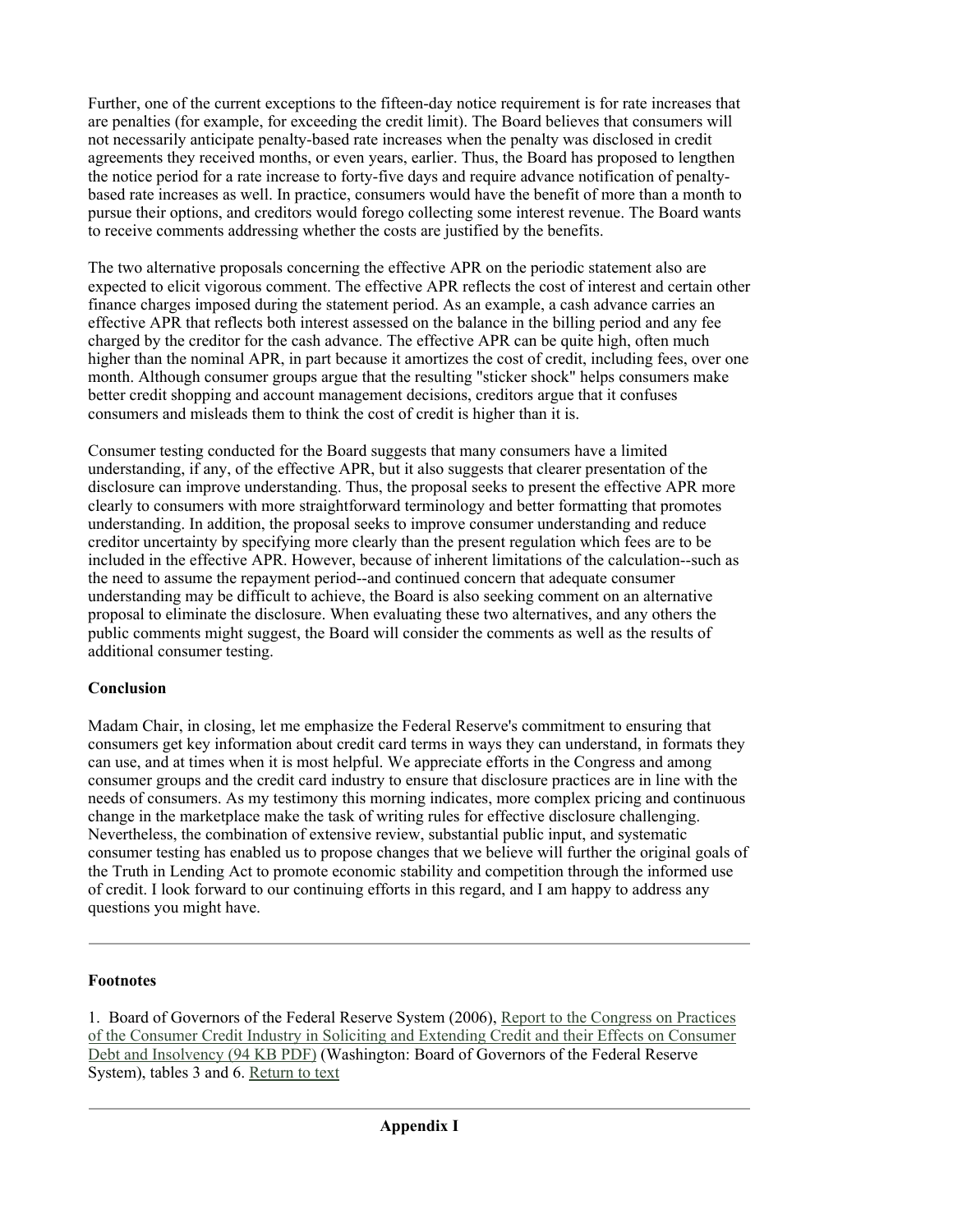## **Summary of Proposed Changes to the Federal Reserve Board's Regulation Z**

The following summary is organized according to the major disclosures required under Regulation Z. For more information, see the Federal Register notice the Board approved on May 23, 2007.

#### **Advertisements**

Regulation Z requires that advertisements that contain certain information about the cost of a loan disclose additional information to give the consumer a fuller picture of the cost. The regulation also requires that terms advertised actually be available.

*Advertising discounted rates*. Under a proposal that would implement a Bankruptcy Act requirement, creditors that advertise a discounted initial annual percentage rate (APR) in connection with an application or solicitation would have to place the term "introductory" or "intro" near each mention of that rate. Close to the first mention, creditors would disclose prominently the introductory rate's duration and the higher rate that would apply afterwards. Creditors would also disclose, in the "Schumer box," the conditions under which consumers could lose the discount prematurely (e.g., if the consumer pays late).

*Advertising "fixed" rates*. Consumer testing indicated that many consumers believe that a rate advertised as "fixed" will not change and do not understand that "fixed" may only mean that the rate does not vary based on changes in an index or formula. Under the proposal, an advertisement may refer to a rate as "fixed" only if the advertisement specifies a period during which the rate cannot increase for any reason (and the agreement does not give the creditor the right to increase it during that period), or if the rate will not increase while the plan is open.

*Advertising minimum payments*. Consumers commonly are offered the option to finance the purchase of goods or services (such as appliances or furniture) by establishing an open-end credit plan, which may or may not be accessed by a credit card. These offers often advertise monthly minimum payments associated with the purchase. Under the proposal, advertisements stating a minimum monthly payment for an open-end credit plan to finance the purchase of goods or services must state, as prominently as the minimum payment, the time it would take to pay the balance and the total amount the consumer would pay if the consumer made only minimum payments.

# **Credit Card Applications and Solicitations; the "Schumer box"**

Under Regulation Z, credit card issuers are required to provide information about key costs and terms with their applications and solicitations in the form of a table often referred to as the "Schumer box." The table is intended to help consumers focus on the most important terms when comparing offers and deciding whether to apply for a credit card account. A model of the proposed new Schumer box is attached.

*Format*. Consumer testing showed that the basic format of the Schumer box, the vertical presentation of information in a tabular format with headings on the left-hand side, is quite effective. Testing also suggested, however, that reorganizing the information, adding certain new information, and removing other information would make the box more effective in disclosing today's more complex pricing of credit cards. The proposed new Schumer box reflects these lessons. For example, consistent with testing findings, it separates the box into two parts, "interest rates and interest charges" and "fees." In the first part, it presents each major type of APR, such as a cash advance APR and a penalty APR, in a separate row instead of grouping them under the single heading "other APRs." The fee section divides fees into major categories, such as transaction fees and penalty fees; today these fees may appear below the box, where testing confirms consumers do not readily notice them. Cross-references between the interest and fees sections were found to help ensure that consumers understand that both types of costs can apply to the same transaction. The proposed new Schumer box also incorporates graphic techniques such as a minimum font size of ten points, judicious bolding of text, and vertical alignment of key numbers. Other changes to the content and format of the Schumer box are discussed below.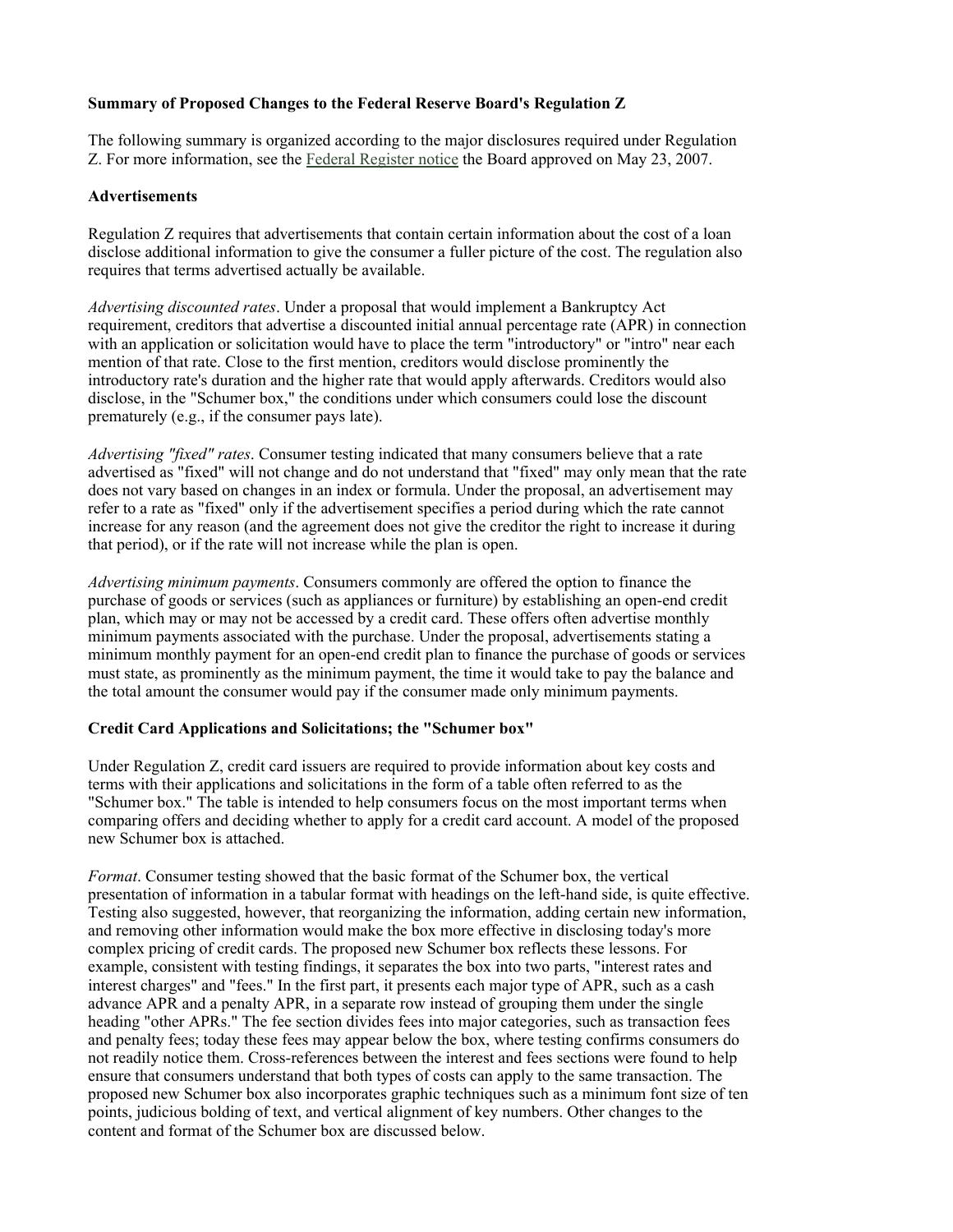*Rates based on creditworthiness*. A creditor may disclose at solicitation a range of APRs or several discrete APRs because it will determine a particular applicant's rate based on an evaluation of creditworthiness. The proposal would require the creditor to disclose in simple terms, tested with consumers, that the rate the applicant receives would be based on the applicant's creditworthiness.

*Adjustable rates*. Currently, if an application or solicitation offers a variable APR, the creditor must disclose inside the Schumer box the index or formula and the margin used to determine the rate. Additional details, such as how often the rate may change, must be disclosed outside the box. Consumer testing indicated that few consumers use details such as the index and margin when shopping for a card and, moreover, that consumers may be distracted or confused by such details. Under the proposal, information about variable APRs would be reduced to a single phrase indicating the APR varies "with the market," along with a reference to the type of index, such as "Prime." Details about the rate's determination would continue to be disclosed to consumers at account opening.

*Fees*. Participants in consumer testing often did not notice fees if they were disclosed outside the Schumer box, as is common today. The proposal requires card issuers to disclose inside the box the most common penalty fees, namely, fees for paying late, exceeding a credit limit, or making a payment that is returned. The fee disclosure must also refer the consumer to the penalty rate if, for example, paying late could also trigger the penalty rate. The most common transaction fees, such as cash advance fees and balance transfer fees, also would be disclosed inside the box.

*Penalty pricing*. The proposal would make several improvements to the Schumer box to increase consumers' understanding of default, or penalty, pricing. Currently, credit card issuers must disclose inside the box the APR that will apply in the event of the consumer's default. However, they must disclose the actions that may trigger the penalty APR outside the box, where, according to consumer testing, this information often goes unnoticed. Under the proposal, therefore, card issuers would be required to include inside the box the specific triggers of a penalty APR--such as paying late on the account. Creditors would also disclose the rate that will apply, the balances to which the penalty rate will apply, and the circumstances under which the penalty rate will expire or, if true, the fact that the penalty rate could apply indefinitely. The proposal would require card issuers to use the term "penalty APR" because testing demonstrated that some consumers misinterpret the term "default rate." Creditors can use the term "default" to refer to one late payment, but consumers sometimes understand "default" to imply a more serious breach, or to mean something else entirely.

*Payment allocation/loss of grace period*. The proposal would add a new disclosure to the Schumer box about the effect on credit costs of creditors' payment allocation methods. It is common for a creditor to allocate payments first to low-rate balances such as promotional balance transfers. Consumers who make purchases at a higher rate will not be able to take advantage of any "grace period" on the higher-rate purchases until they pay off the entire lower-rate balance transfer, which they may not have intended to do until the promotional rate expired. Consumer testing indicated that consumers are often confused about this aspect of balance transfer offers; testing also indicated that a disclosure that is short and simple while accurate and complete is challenging to achieve. The proposal seeks to balance these objectives in a new disclosure that alerts consumers that they will pay interest on their purchases until they pay the transferred balance in full.

*Subprime accounts*. Subprime credit cards, cards offered to consumers with low credit scores or with credit problems, sometimes have substantial fees associated with opening the account. Typically, these fees are billed to consumers on the first periodic statement, and can substantially reduce the amount of credit available to the consumer. For example, the initial fees on an account with a credit limit of \$250 may reduce the available credit to less than \$100. Consumers have complained that they were not aware that so little credit would be available to them. To address this concern, the proposal would require a card issuer offering a low credit limit and high initial fees or security deposits (25 percent or more of the minimum credit limit) to include in the Schumer box the amount of available credit the consumer would have after paying the fees or security deposit, assuming the consumer received the minimum credit limit.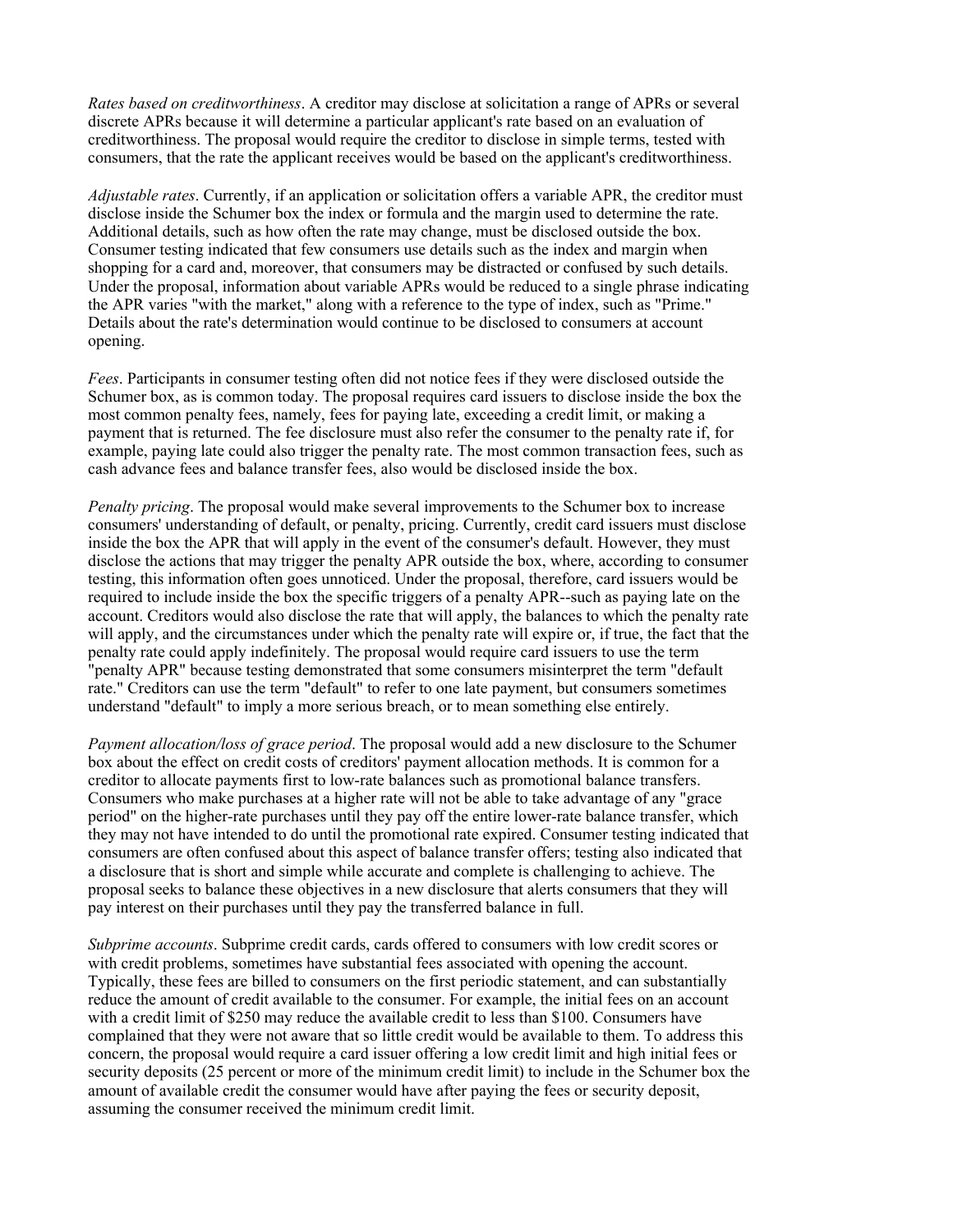### **Account-Opening Disclosures**

Regulation Z requires creditors to disclose rates, charges, and related terms such as grace period and balance calculation method before the first transaction on the account. Consumers' rights and responsibilities in the case of unauthorized use or billing disputes must also be explained. Currently, Regulation Z imposes few format requirements on these disclosures and creditors typically integrate them with the cardholder agreement, which is usually dense and long.

*Account-opening summary table*. The proposal requires creditors to include a table summarizing the most important terms in an easy-to-follow format, substantially similar to the Schumer box the consumer typically would have seen with the application. An example of this new table is attached.

*Fees*. Under the current rules, a creditor must disclose any fee that is a "finance charge" or "other charge" in the written account-opening disclosures and generally has no obligation to disclose it again, unless the charge is increased. New fees added to the plan after account opening must be disclosed before they take effect and later if they increase. (Of course, after a fee is charged, it must appear on the periodic statement; disclosure at that stage is discussed later.) Creditors have sometimes had difficulty determining whether a particular fee is properly classified as a "finance charge" or "other charge," or as neither of these. Although the regulation and commentary give specific guidance, sometimes new services develop before the guidance can be updated. When that happens, creditors can find it difficult to determine if the fee for the service must be disclosed in writing at account opening (or before the fee takes effect, if a service is added later). This uncertainty can pose legal risks for creditors that act in good faith to comply with the law, and it can lead to inconsistent disclosure to consumers.

Moreover, it is not clear that consumers benefit from requiring creditors to disclose every potential fee in writing and at account opening. It may be months, and possibly years, until the consumer requests the service for which the fee is imposed. Furthermore, the consumer may request the service by telephone for speed and convenience, and not expect to have to wait for a written disclosure before the transaction can be completed.

The proposal seeks to address these potential limitations of the present rule while taking into account the Truth in Lending Act's (TILA) requirement to disclose plan-related charges before they are imposed. Accordingly, under the proposal, the rules would be revised to (1) specify precisely the charges that creditors must disclose in writing at account opening (interest, minimum charges, transaction fees, annual fees, and penalty fees such as for paying late), which would be listed in the summary table referred to above; and (2) permit creditors to disclose other charges, typically fees for optional services that may be used infrequently, orally or in writing before the consumer agrees to or becomes obligated to pay the charge. To prevent abuse of this flexibility, the proposal requires that an oral disclosure be clear and conspicuous, and that it be given when the consumer would likely notice it.

#### **Periodic Statements**

Once an account has been opened, creditors are required to provide periodic statements reflecting the account activity for each billing cycle, typically monthly. The statement must identify each transaction on the account, such as a purchase or cash advance. It must also identify each "finance charge" (using that term) and other charges imposed as part of the plan during the cycle. And it must identify the periodic rate(s) and corresponding annual percentage rate(s), also known as the nominal APR, that applied during the last cycle. If finance charges were imposed in the form of fees (e.g., a cash advance fee), as well as (or instead of) monthly interest, then the statement must disclose an effective APR reflecting the *total* finance charge, with limited exceptions. Under amendments to TILA made by the Bankruptcy Act that are implemented in this proposal, creditors must also disclose information about the cost of paying late or making only the minimum payment due. A model of the periodic statement that reflects the revisions discussed below is attached.

*Transactions*. As the regulation currently permits, transactions are often presented in chronological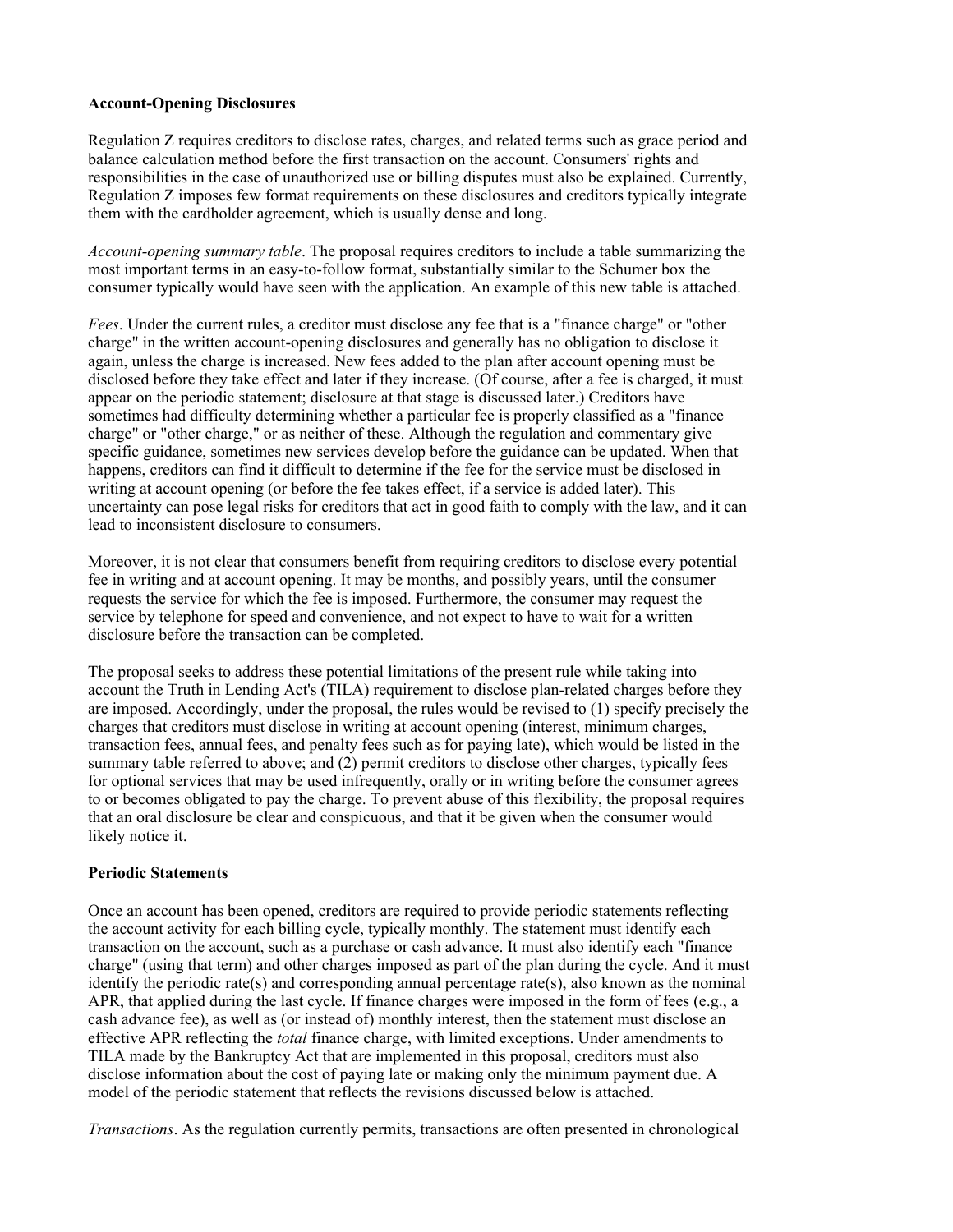order and not by transaction type. Participants in consumer testing found it easier to read and use statements where similar types of transactions are grouped together. Accordingly, the proposal requires creditors to group similar transactions together by type, such as purchases, cash advances, and balance transfers.

*Fee and interest charges*. The proposal contains a number of revisions to the periodic statement to improve consumers' awareness and understanding of charges they have incurred in the form of fees or interest. Consumer testing indicated that consumers have difficulty understanding the term "finance charge." They are more likely to conceive of their charges as "interest," the charge that results from applying a rate to a balance, and "fees," such as a cash advance fee or a late payment fee. Consumer testing also indicated that many consumers more easily compute the number and amount of fees when the fees are itemized and grouped together. Participants noticed fees and interest charges more readily when they were located near the transactions. Also, many participants more quickly and accurately determined the total charges for the billing cycle when a total fee amount for the cycle was disclosed, as well as the total interest.

These findings led the Board to propose four changes to fee disclosures on the periodic statement. First, creditors would no longer have to label charges as "finance charges;" they would instead classify charges as "fees" or "interest." Second, creditors would be required to group all charges together in a discrete place on the statement under the headings "fees" and "interest charges." Third, these charges would appear near the transaction items. Fourth, creditors would disclose the total fees and total interest imposed for the cycle, and the totals for the year to-date.

*The effective APR*. The effective APR disclosed on periodic statements reflects the cost of interest and certain other finance charges imposed during the statement period. For example, for a cash advance, the effective APR reflects both interest assessed on the balance in the statement period and any fee assessed for the advance. The effective APR can be quite high, often much higher than the nominal APR, in part because it amortizes the cost of credit, including fees, over one month. Although consumer groups argue that the resulting "sticker shock" helps consumers make better credit shopping and account management decisions, creditors argue that it confuses consumers and misleads them to think the cost of credit is higher than it is.

Consumer testing suggests that many consumers have a limited understanding, if any, of the effective APR, but it also suggests that clearer presentation of the disclosure can improve understanding. Thus, the proposal seeks to present the effective APR more clearly to consumers, giving it an intuitive label of "fee inclusive APR" and placing it next to other, related information such as the interest and fees it includes. In addition, the proposal seeks to improve consumer understanding and reduce creditor uncertainty by specifying more clearly than the present regulation which fees are to be included in the effective APR. However, because of inherent limitations of the disclosure (such as the need to assume the repayment period) and continued concern that an adequate level of consumer understanding may be difficult to achieve, the Board is also seeking comment on an alternative proposal to eliminate the disclosure. When evaluating these alternatives and any others the public comments suggest, the Board will consider the public comments as well as additional consumer testing the Board plans to conduct.

*Late payments*. The Bankruptcy Act requires creditors to disclose the payment due date (or if different, the date after which a late-payment fee may be imposed) along with the amount of the late-payment fee. The proposal implements this requirement and adds a requirement to disclose the penalty APR that could be triggered by a late payment. Creditors would be required to disclose the penalty fee and rate close to the due date. If the creditor uses an early cut-off time on the payment due date, the time would also have to be disclosed near the date.

*Minimum payments*. The proposal implements a requirement of the Bankruptcy Act that card issuers warn their customers on the periodic statement about the higher cost of making only minimum payments, give a hypothetical example of the time to repay a balance with minimum payments, and refer the customer to a toll-free telephone number for an estimate of the time to repay the current balance if paying only the minimum.<sup>1</sup> In testing conducted by the Board and in separate testing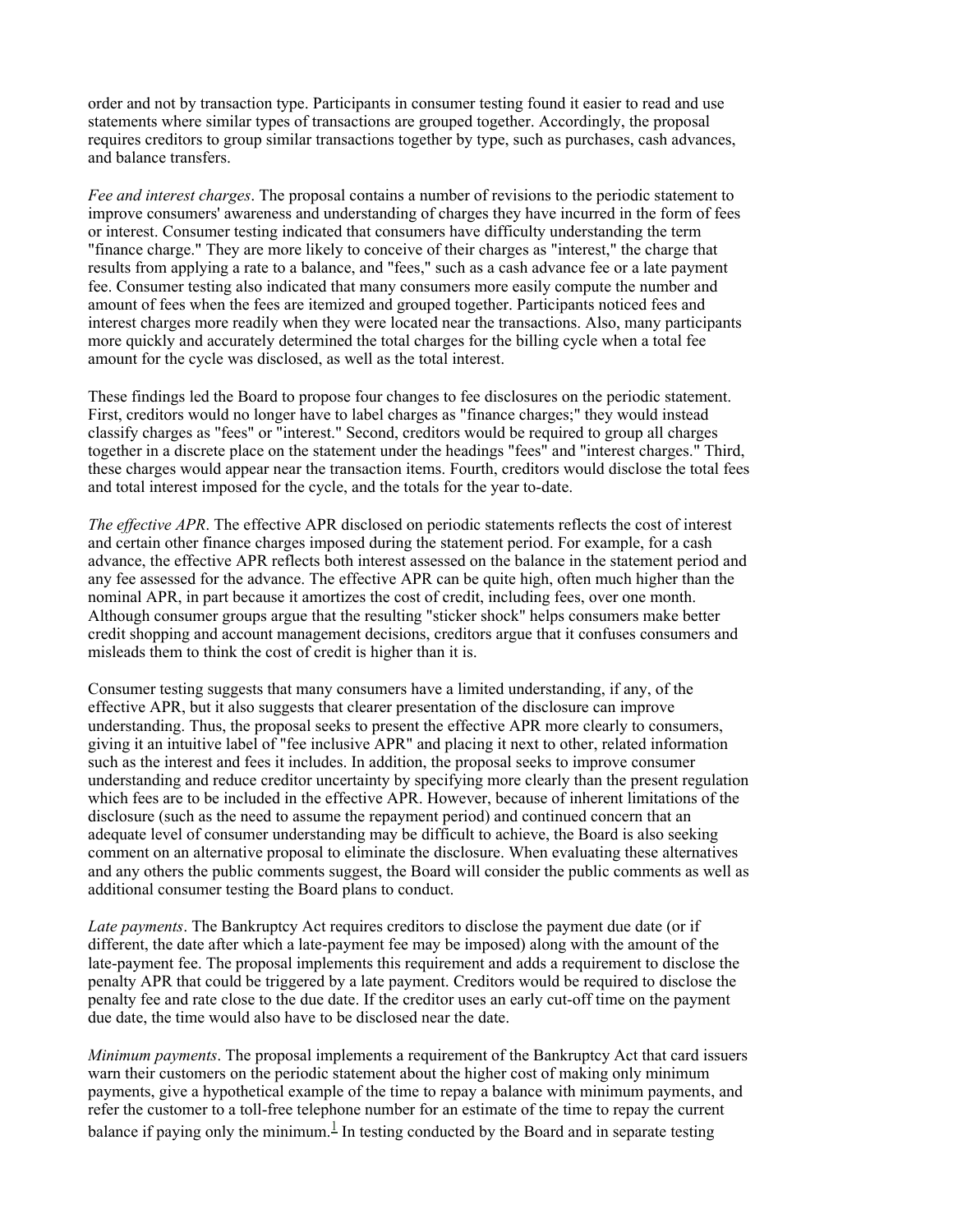conducted by the U.S. Government Accountability Office (GAO), participants who typically carry credit card balances found an estimated repayment period based on terms that apply to their own account more useful than a hypothetical example. Accordingly, the proposal gives card issuers incentives to provide a more precise estimate of the time to repay and to place this estimate on the periodic statement. The incentives include exemptions from the requirements to maintain a toll-free telephone number and disclose the warning and hypothetical example.

## **Changes in Consumer's Interest Rate and Other Account Terms**

Regulation Z requires creditors to provide advance written notice of some changes to the terms of an open-end plan. When notices are required, they must be sent fifteen days before the effective date of the change. Creditors need not notify consumers before they increase a rate for default or delinquency, or as a penalty for other conduct if the credit agreement specifically provides for an increase.

*Timing*. Allowing creditors to mail a notice fifteen days before increasing the cost of credit can leave consumers too little time to receive the notice, shop for alternative credit, and possibly pay off the existing credit card account. Accordingly, the Board is proposing to require sending a notice at least forty-five days before the effective date of the change, which would give consumers over a month to pursue their options.

*Penalty rates*. Credit agreements sometimes define defaults that trigger rate increases quite broadly, and often provide that the increased rate will apply to all existing balances, including balances with low promotional rates. Months, or years, after receiving the credit agreement, a consumer may no longer remember that certain behaviors will trigger a rate increase and, therefore, may be surprised to learn, after the fact, that the rate has increased. Thus, the proposal would require a creditor to send a notice forty-five days before increasing the consumer's rate for default or delinquency or as a penalty for other conduct, to give the consumer time to shop for alternative credit sources and possibly pay off the account. The proposal does not limit actions creditors may take to mitigate risk, such as lowering the credit limit or suspending credit privileges.

*Format*. Change-in-terms disclosures, like account-opening disclosures, are commonly interspersed with other disclosures and written in small print and dense prose. Consumer testing indicates that many consumers set the documents containing these disclosures aside without reading them. Under the proposal, creditors must highlight critical changes in a summary table. Creditors that enclose their notices with periodic statements must place this table on the periodic statement above the transactions list, where consumer testing suggests consumers are most likely to notice it.

# **Checks that Access a Credit Card Account**

Many credit card issuers provide accountholders with checks that can be used to obtain cash, pay the outstanding balance on another account, or purchase goods and services directly from merchants. The solicitation letter accompanying the checks may emphasize a low introductory APR for these checks. The proposed revisions would require creditors to disclose other rates and fees that will apply if the checks are used, rather than simply suggest the consumer review the disclosures provided at account opening. To ensure the disclosures are conspicuous, creditors would be required to place the rates and fees in a table on the same page as the checks.

# **Right to Dispute Billing Errors**

The Board also has proposed several revisions to substantive and procedural protections TILA provides consumers. Four proposed revisions, in particular, would clarify Regulation Z in ways that strengthen consumers' rights to dispute billing errors on credit cards and other forms of revolving credit. First, if a creditor determined that no error occurred, the proposal would make clear that the creditor may not impose finance charges or other charges until the grace period (if any) in the credit agreement has elapsed. Second, if a creditor credited a borrower's account for a disputed transaction, the proposal would make clear that the creditor may not reverse the credit after two billing cycles or